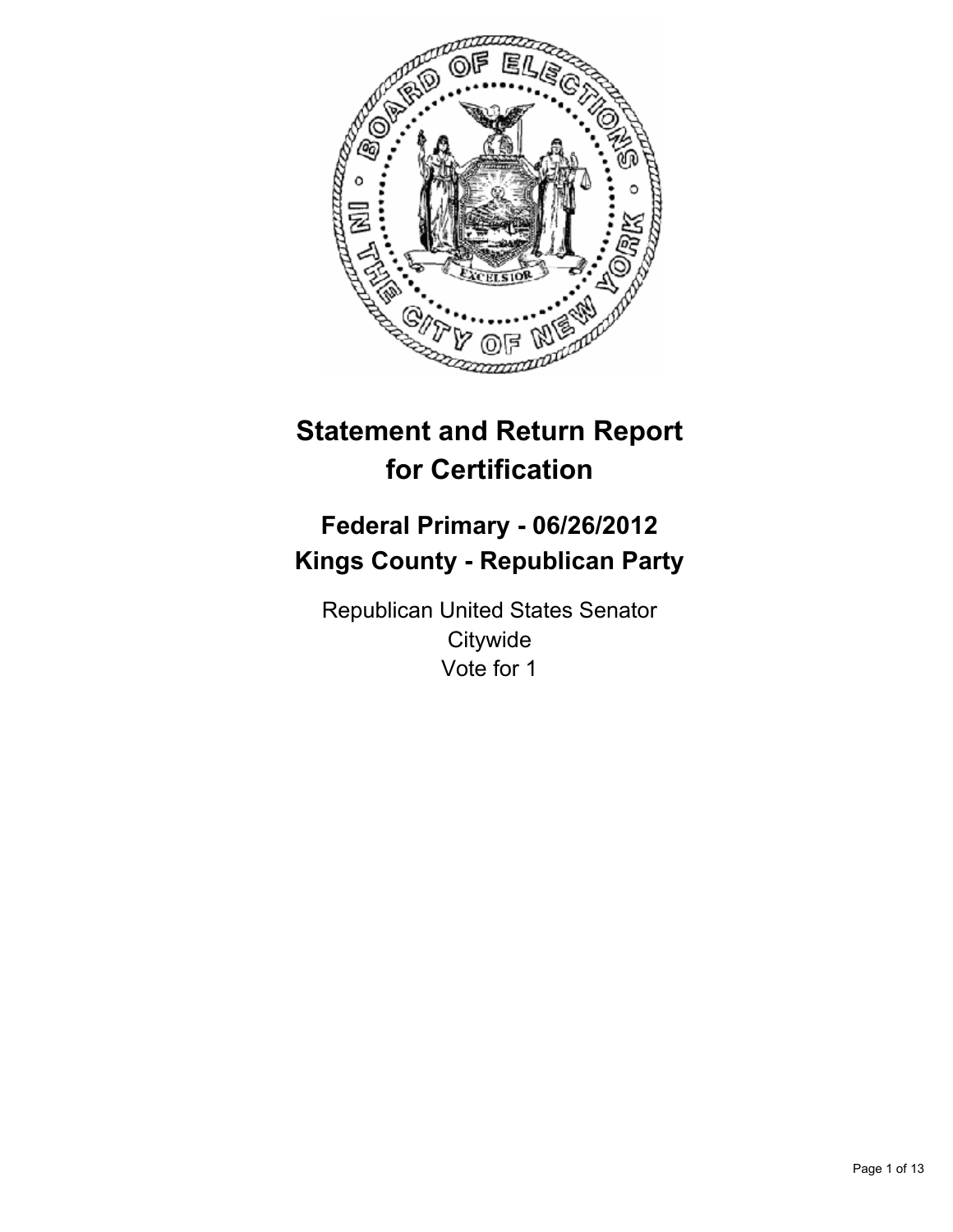

| <b>PUBLIC COUNTER</b>                                    | 108         |
|----------------------------------------------------------|-------------|
| <b>EMERGENCY</b>                                         | $\Omega$    |
| ABSENTEE/MILITARY                                        | 9           |
| <b>FEDERAL</b>                                           | 1           |
| SPECIAL PRESIDENTIAL                                     | $\mathbf 0$ |
| <b>AFFIDAVIT</b>                                         | $\Omega$    |
| <b>Total Ballots</b>                                     | 118         |
| Less - Inapplicable Federal/Special Presidential Ballots | 0           |
| <b>Total Applicable Ballots</b>                          | 118         |
| <b>WENDY LONG</b>                                        | 29          |
| <b>BOB TURNER</b>                                        | 73          |
| <b>GEORGE MARAGOS</b>                                    | 4           |
| CHARLES BARRON (WRITE-IN)                                | 3           |
| HAKEEM JEFFRIES (WRITE-IN)                               | 1           |
| HAKEEM S JEFFRIES (WRITE-IN)                             | 1           |
| MARION BLACKETT (WRITE-IN)                               | 1           |
| MIOKEY MOUSE (WRITE-IN)                                  | 1           |
| <b>Total Votes</b>                                       | 113         |
| Unrecorded                                               | 5           |

| <b>PUBLIC COUNTER</b>                                    | 400            |
|----------------------------------------------------------|----------------|
| <b>EMERGENCY</b>                                         | 0              |
| ABSENTEE/MILITARY                                        | 24             |
| <b>FEDERAL</b>                                           | 3              |
| <b>SPECIAL PRESIDENTIAL</b>                              | 0              |
| <b>AFFIDAVIT</b>                                         | 8              |
| <b>Total Ballots</b>                                     | 435            |
| Less - Inapplicable Federal/Special Presidential Ballots | 0              |
| <b>Total Applicable Ballots</b>                          | 435            |
| <b>WENDY LONG</b>                                        | 45             |
| <b>BOB TURNER</b>                                        | 368            |
| <b>GEORGE MARAGOS</b>                                    | 18             |
| MICKEY MOUSE (WRITE-IN)                                  | 1              |
| NICK DAKA (WRITE-IN)                                     | 1              |
| <b>Total Votes</b>                                       | 433            |
| Unrecorded                                               | $\overline{2}$ |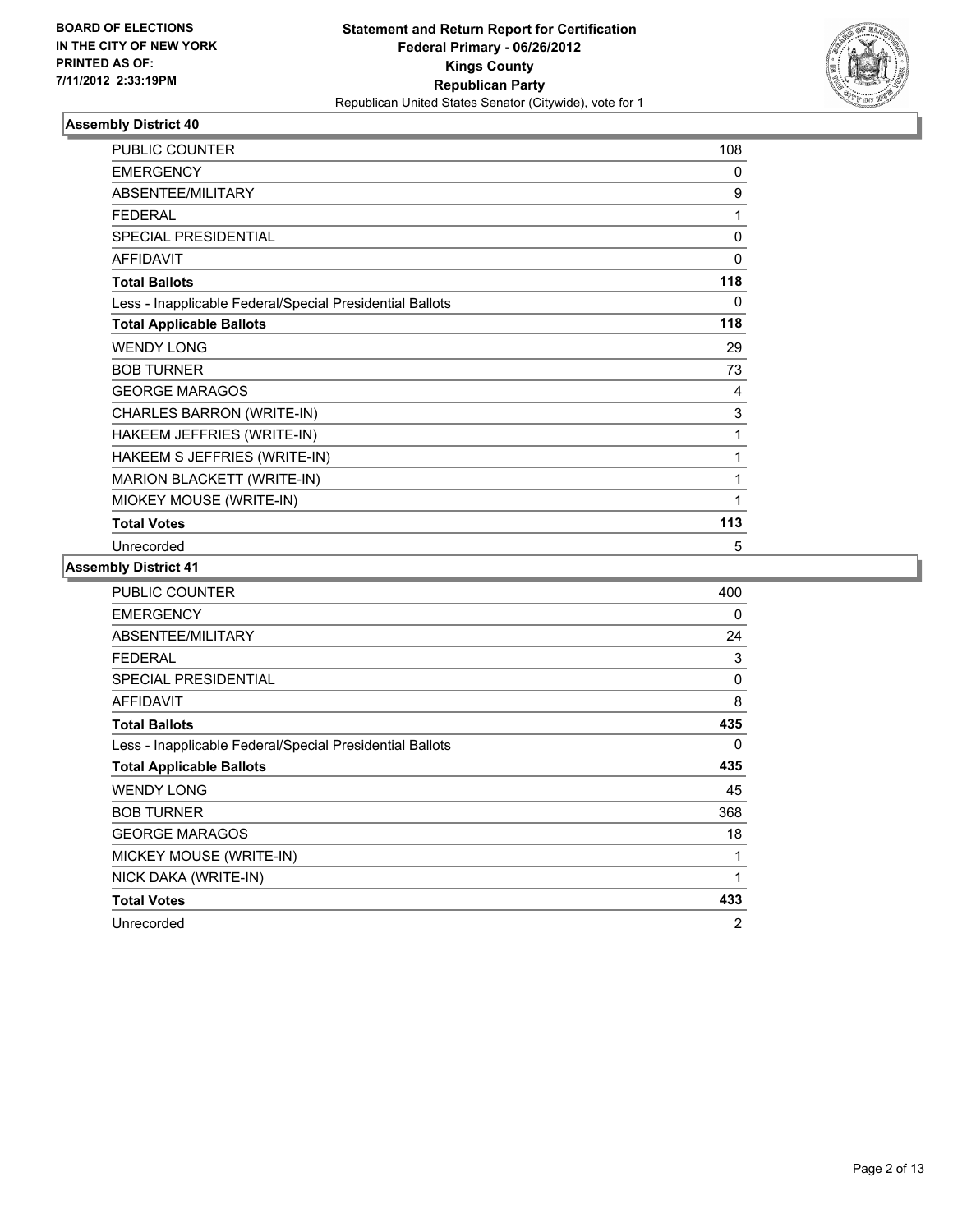

| <b>PUBLIC COUNTER</b>                                    | 86  |
|----------------------------------------------------------|-----|
| <b>EMERGENCY</b>                                         | 0   |
| ABSENTEE/MILITARY                                        | 7   |
| FEDERAL                                                  | 9   |
| <b>SPECIAL PRESIDENTIAL</b>                              | 0   |
| <b>AFFIDAVIT</b>                                         | 1   |
| <b>Total Ballots</b>                                     | 103 |
| Less - Inapplicable Federal/Special Presidential Ballots | 0   |
| <b>Total Applicable Ballots</b>                          | 103 |
| <b>WENDY LONG</b>                                        | 20  |
| <b>BOB TURNER</b>                                        | 76  |
| <b>GEORGE MARAGOS</b>                                    | 4   |
| RICHARD VINCENT RODRIGUEZ (WRITE-IN)                     | 1   |
| <b>Total Votes</b>                                       | 101 |
| Unrecorded                                               | 2   |

| <b>Total Votes</b>                                       | 75       |
|----------------------------------------------------------|----------|
| YVETTE D. CLARKE (WRITE-IN)                              | 1        |
| CAMILIA HUGGINS (WRITE-IN)                               | 1        |
| <b>GEORGE MARAGOS</b>                                    | 9        |
| <b>BOB TURNER</b>                                        | 44       |
| <b>WENDY LONG</b>                                        | 20       |
| <b>Total Applicable Ballots</b>                          | 75       |
| Less - Inapplicable Federal/Special Presidential Ballots | $\Omega$ |
| <b>Total Ballots</b>                                     | 75       |
| <b>AFFIDAVIT</b>                                         | 2        |
| <b>SPECIAL PRESIDENTIAL</b>                              | 0        |
| <b>FEDERAL</b>                                           | 6        |
| ABSENTEE/MILITARY                                        | 15       |
| <b>EMERGENCY</b>                                         | 0        |
| PUBLIC COUNTER                                           | 52       |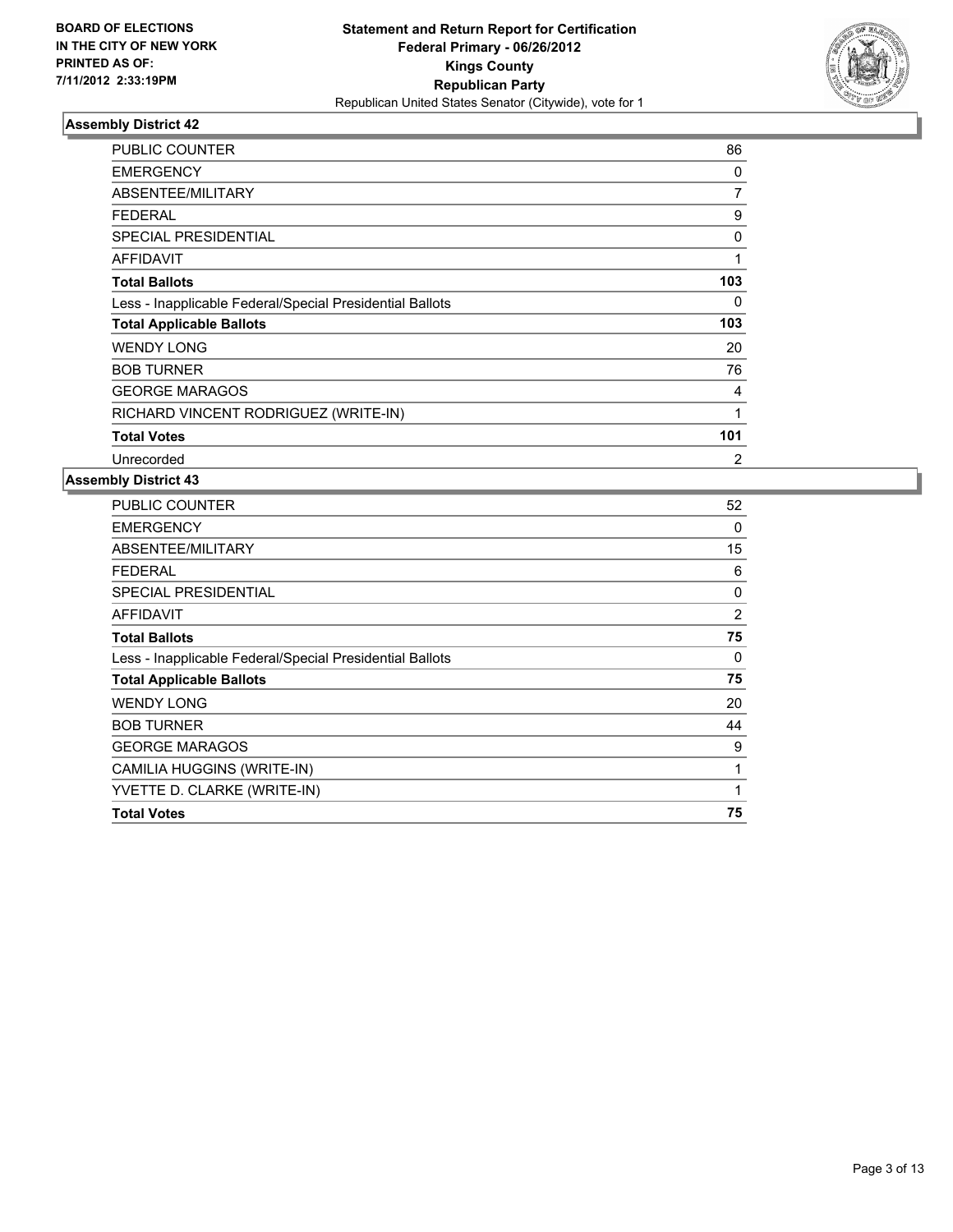

| <b>PUBLIC COUNTER</b>                                    | 254      |
|----------------------------------------------------------|----------|
| <b>EMERGENCY</b>                                         | 0        |
| ABSENTEE/MILITARY                                        | 25       |
| <b>FEDERAL</b>                                           | 12       |
| <b>SPECIAL PRESIDENTIAL</b>                              | $\Omega$ |
| <b>AFFIDAVIT</b>                                         | 3        |
| <b>Total Ballots</b>                                     | 294      |
| Less - Inapplicable Federal/Special Presidential Ballots | 0        |
| <b>Total Applicable Ballots</b>                          | 294      |
| <b>WENDY LONG</b>                                        | 48       |
| <b>BOB TURNER</b>                                        | 225      |
| <b>GEORGE MARAGOS</b>                                    | 18       |
| HAKEEM JEFFRIES (WRITE-IN)                               | 1        |
| <b>Total Votes</b>                                       | 292      |
| Unrecorded                                               | 2        |

| PUBLIC COUNTER                                           | 924          |
|----------------------------------------------------------|--------------|
| <b>EMERGENCY</b>                                         | 0            |
| ABSENTEE/MILITARY                                        | 35           |
| <b>FEDERAL</b>                                           | 4            |
| SPECIAL PRESIDENTIAL                                     | $\mathbf{0}$ |
| <b>AFFIDAVIT</b>                                         | 7            |
| <b>Total Ballots</b>                                     | 970          |
| Less - Inapplicable Federal/Special Presidential Ballots | $\Omega$     |
| <b>Total Applicable Ballots</b>                          | 970          |
| <b>WENDY LONG</b>                                        | 50           |
| <b>BOB TURNER</b>                                        | 889          |
| <b>GEORGE MARAGOS</b>                                    | 22           |
| CHRISTOPHER DONLAN (WRITE-IN)                            | 1            |
| CHRISTOPHER M DOLAN (WRITE-IN)                           | 1            |
| HAKEEM S JEFFRIES (WRITE-IN)                             | 1            |
| HAKIM JEFFRIES (WRITE-IN)                                | 1            |
| JEFFEREY HALLIM (WRITE-IN)                               | 1            |
| <b>Total Votes</b>                                       | 966          |
| Unrecorded                                               | 4            |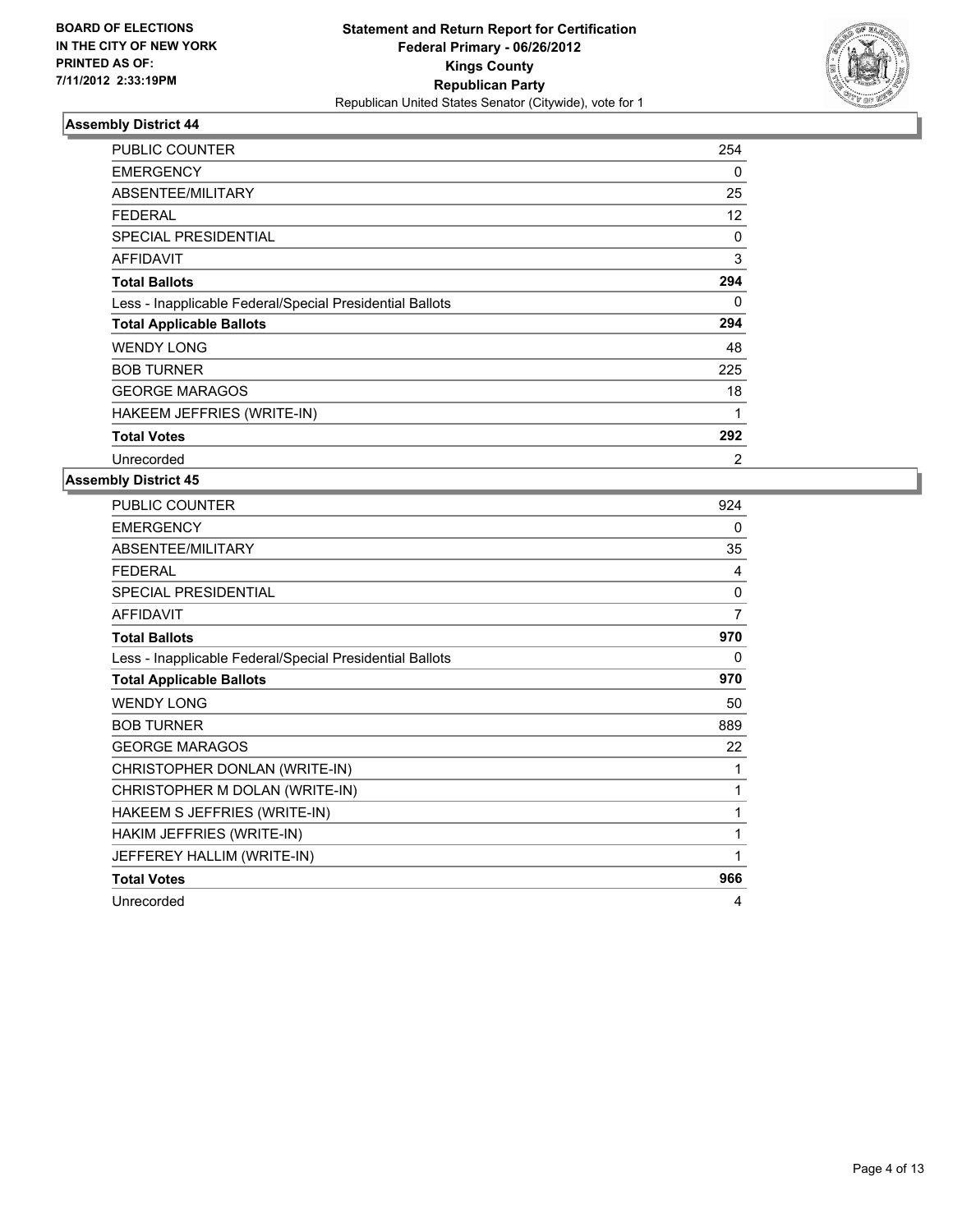

| <b>PUBLIC COUNTER</b>                                    | 1,048    |
|----------------------------------------------------------|----------|
| <b>EMERGENCY</b>                                         | 0        |
| ABSENTEE/MILITARY                                        | 61       |
| <b>FEDERAL</b>                                           | 10       |
| <b>SPECIAL PRESIDENTIAL</b>                              | 0        |
| <b>AFFIDAVIT</b>                                         | 8        |
| <b>Total Ballots</b>                                     | 1,127    |
| Less - Inapplicable Federal/Special Presidential Ballots | $\Omega$ |
|                                                          |          |
| <b>Total Applicable Ballots</b>                          | 1,127    |
| <b>WENDY LONG</b>                                        | 111      |
| <b>BOB TURNER</b>                                        | 961      |
| <b>GEORGE MARAGOS</b>                                    | 45       |
| ALEKSANDR FURMAN (WRITE-IN)                              | 1        |
| HAKEEN S JEFFRIES (WRITE-IN)                             | 1        |
| <b>Total Votes</b>                                       | 1,119    |

| <b>PUBLIC COUNTER</b>                                    | 363 |
|----------------------------------------------------------|-----|
| <b>EMERGENCY</b>                                         | 0   |
| ABSENTEE/MILITARY                                        | 38  |
| FEDERAL                                                  | 4   |
| SPECIAL PRESIDENTIAL                                     | 0   |
| <b>AFFIDAVIT</b>                                         | 2   |
| <b>Total Ballots</b>                                     | 407 |
| Less - Inapplicable Federal/Special Presidential Ballots | 0   |
| <b>Total Applicable Ballots</b>                          | 407 |
| <b>WENDY LONG</b>                                        | 56  |
| <b>BOB TURNER</b>                                        | 312 |
| <b>GEORGE MARAGOS</b>                                    | 33  |
| <b>Total Votes</b>                                       | 401 |
| Unrecorded                                               | 6   |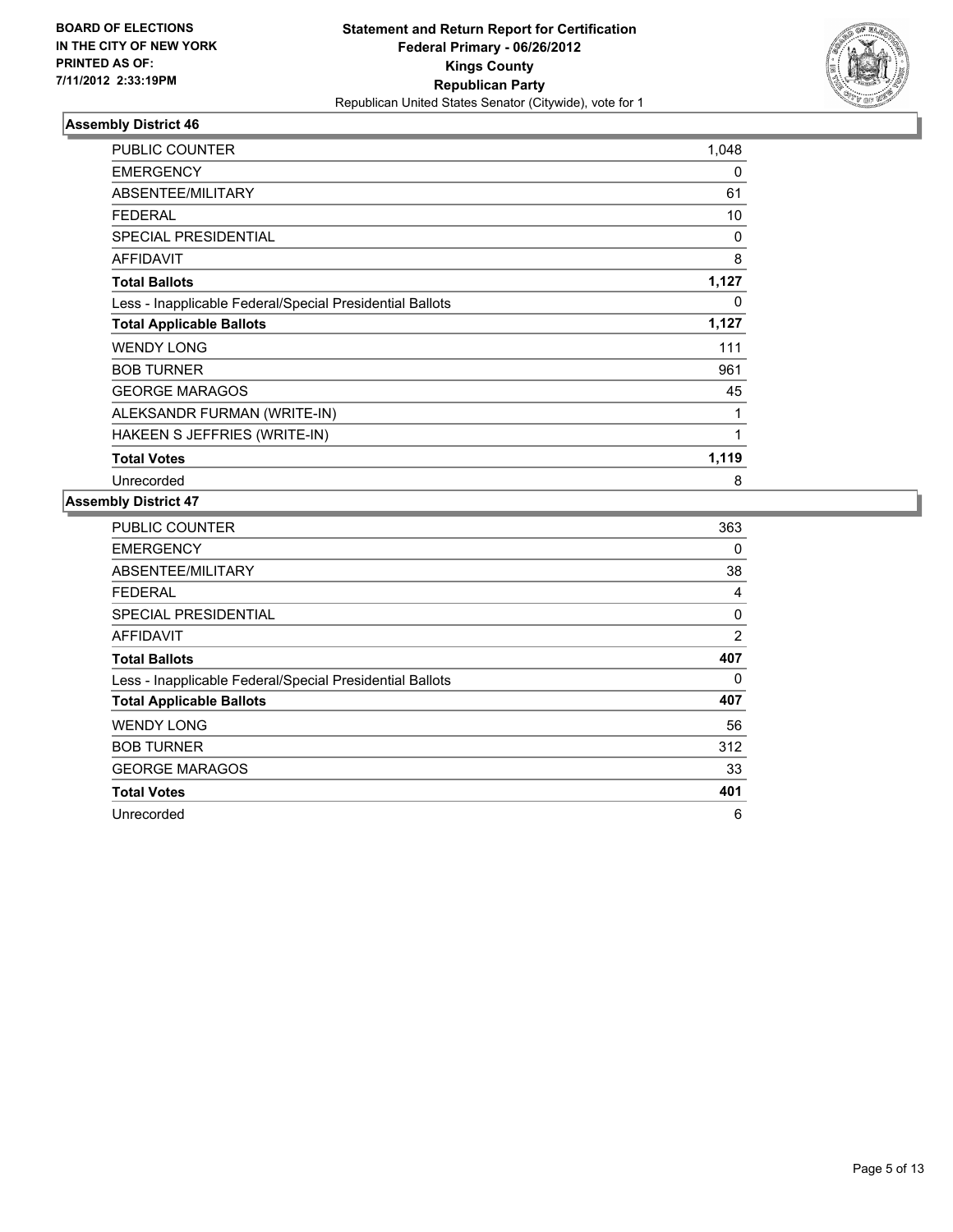

| <b>PUBLIC COUNTER</b>                                    | 312            |
|----------------------------------------------------------|----------------|
| <b>EMERGENCY</b>                                         | 0              |
| ABSENTEE/MILITARY                                        | 15             |
| <b>FEDERAL</b>                                           | 11             |
| <b>SPECIAL PRESIDENTIAL</b>                              | 0              |
| <b>AFFIDAVIT</b>                                         | $\overline{2}$ |
| <b>Total Ballots</b>                                     | 340            |
| Less - Inapplicable Federal/Special Presidential Ballots | 0              |
| <b>Total Applicable Ballots</b>                          | 340            |
| <b>WENDY LONG</b>                                        | 36             |
| <b>BOB TURNER</b>                                        | 279            |
| <b>GEORGE MARAGOS</b>                                    | 19             |
| LUCITTA REGINA POTTER (WRITE-IN)                         | 1              |
| <b>MARTY GOLDEN (WRITE-IN)</b>                           | 1              |
| UNATTRIBUTABLE WRITE-IN (WRITE-IN)                       | 1              |
| <b>Total Votes</b>                                       | 337            |
| Unrecorded                                               | 3              |

| <b>PUBLIC COUNTER</b>                                    | 281 |
|----------------------------------------------------------|-----|
| <b>EMERGENCY</b>                                         | 0   |
| ABSENTEE/MILITARY                                        | 45  |
| <b>FEDERAL</b>                                           | 5   |
| SPECIAL PRESIDENTIAL                                     | 0   |
| <b>AFFIDAVIT</b>                                         | 4   |
| <b>Total Ballots</b>                                     | 335 |
| Less - Inapplicable Federal/Special Presidential Ballots | 0   |
| <b>Total Applicable Ballots</b>                          | 335 |
| <b>WENDY LONG</b>                                        | 70  |
| <b>BOB TURNER</b>                                        | 239 |
| <b>GEORGE MARAGOS</b>                                    | 20  |
| AVRAHAM ROSENBERG (WRITE-IN)                             | 1   |
| DAFFY DUCK (WRITE-IN)                                    | 1   |
| MARLIN GOLDEN (WRITE-IN)                                 | 1   |
| MARTY GOLDEN (WRITE-IN)                                  | 1   |
| <b>Total Votes</b>                                       | 333 |
| Unrecorded                                               | 2   |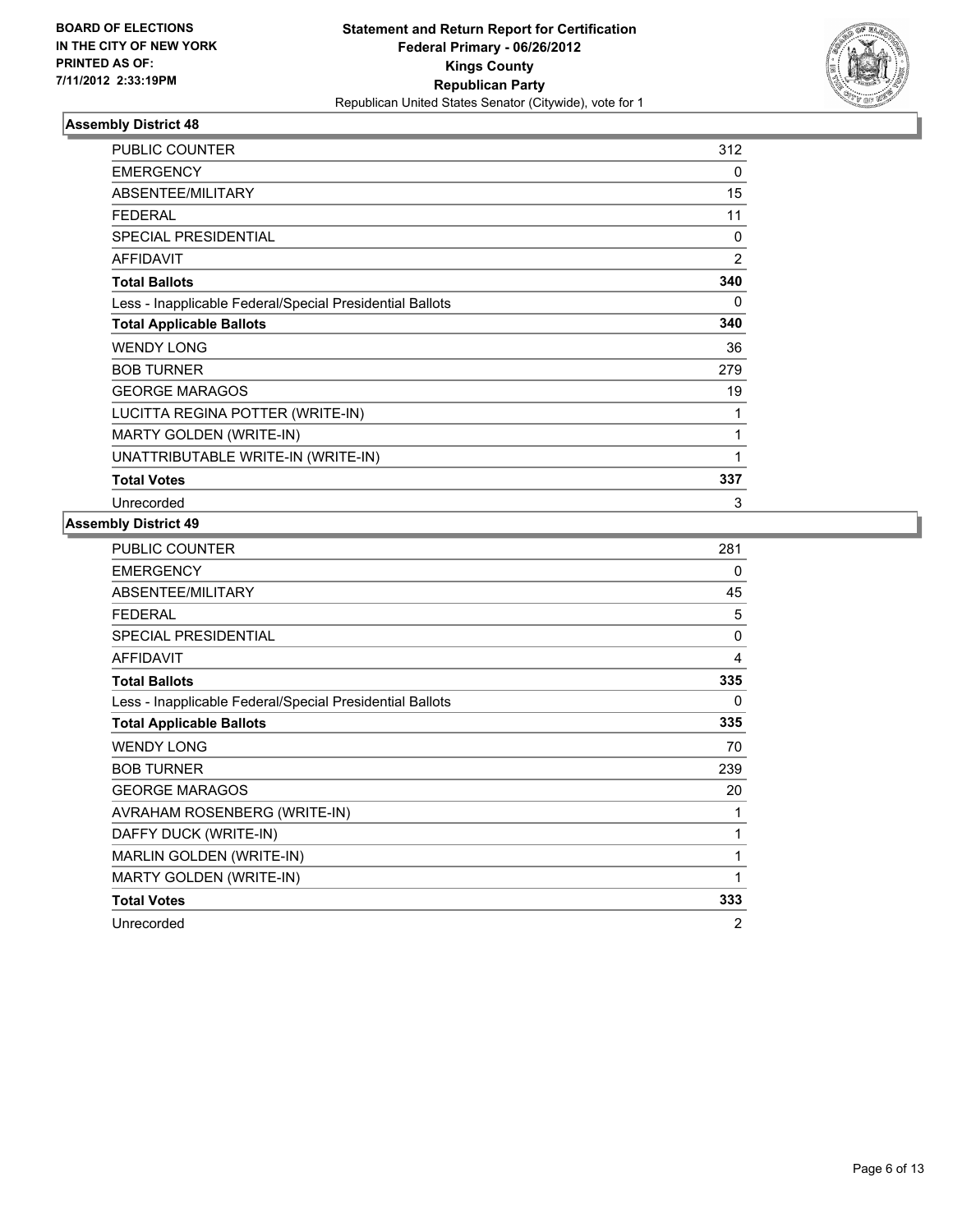

| <b>PUBLIC COUNTER</b>                                    | 101      |
|----------------------------------------------------------|----------|
| <b>EMERGENCY</b>                                         | 0        |
| ABSENTEE/MILITARY                                        | 6        |
| <b>FEDERAL</b>                                           | 3        |
| SPECIAL PRESIDENTIAL                                     | $\Omega$ |
| <b>AFFIDAVIT</b>                                         | 5        |
| <b>Total Ballots</b>                                     | 115      |
| Less - Inapplicable Federal/Special Presidential Ballots | 0        |
| <b>Total Applicable Ballots</b>                          | 115      |
| <b>WENDY LONG</b>                                        | 25       |
| <b>BOB TURNER</b>                                        | 74       |
| <b>GEORGE MARAGOS</b>                                    | 11       |
| RANDY CREDICO (WRITE-IN)                                 | 1        |
| UNATTRIBUTABLE WRITE-IN (WRITE-IN)                       | 1        |
| <b>Total Votes</b>                                       | 112      |
| Unrecorded                                               | 3        |

| <b>PUBLIC COUNTER</b>                                    | 114 |
|----------------------------------------------------------|-----|
| <b>EMERGENCY</b>                                         | 0   |
| ABSENTEE/MILITARY                                        | 16  |
| <b>FEDERAL</b>                                           | 5   |
| <b>SPECIAL PRESIDENTIAL</b>                              | 0   |
| <b>AFFIDAVIT</b>                                         | 4   |
| <b>Total Ballots</b>                                     | 139 |
| Less - Inapplicable Federal/Special Presidential Ballots | 0   |
| <b>Total Applicable Ballots</b>                          | 139 |
| <b>WENDY LONG</b>                                        | 36  |
| <b>BOB TURNER</b>                                        | 86  |
| <b>GEORGE MARAGOS</b>                                    | 13  |
| <b>Total Votes</b>                                       | 135 |
| Unrecorded                                               | 4   |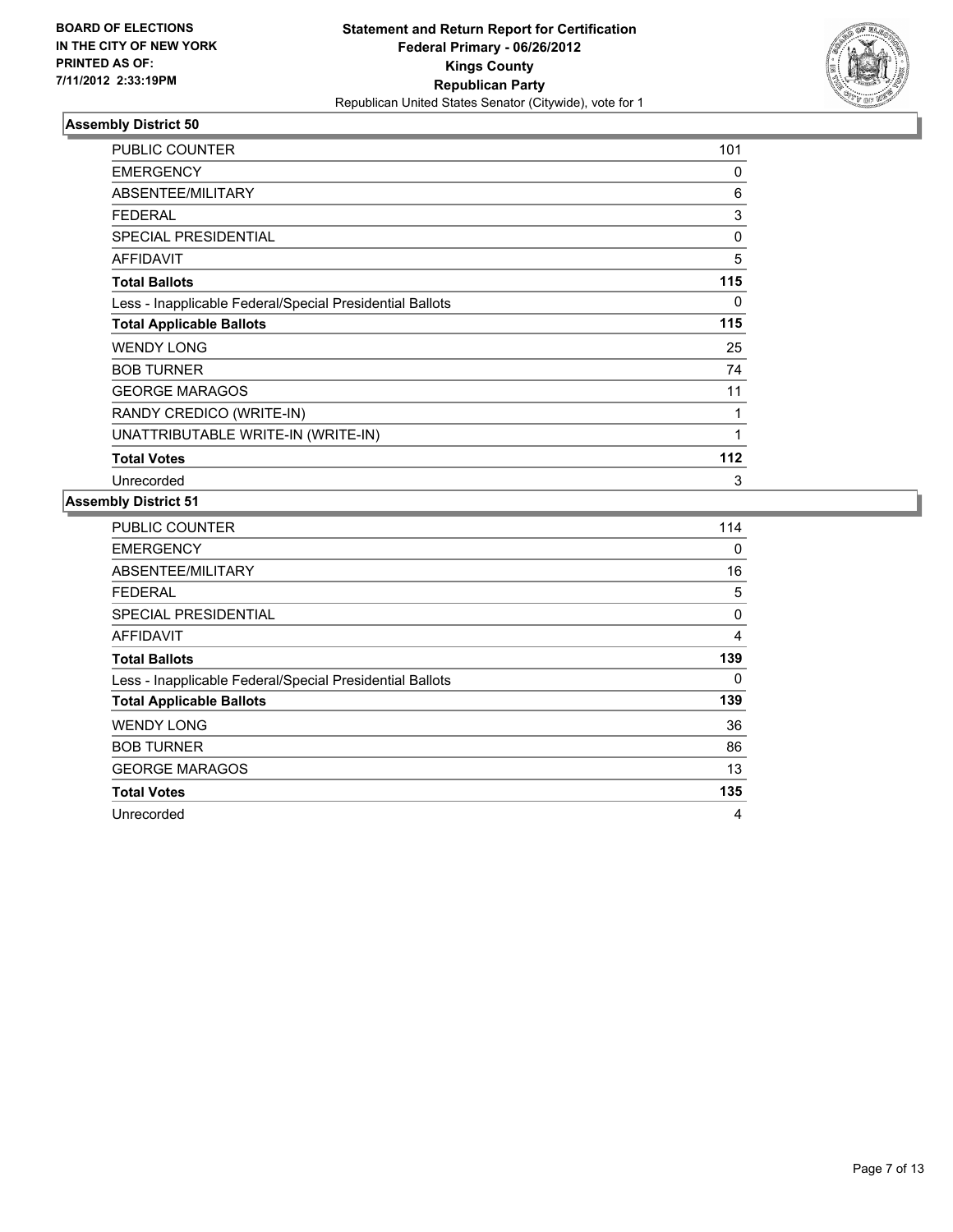

| <b>PUBLIC COUNTER</b>                                    | 156 |
|----------------------------------------------------------|-----|
| <b>EMERGENCY</b>                                         | 0   |
| ABSENTEE/MILITARY                                        | 25  |
| <b>FEDERAL</b>                                           | 8   |
| SPECIAL PRESIDENTIAL                                     | 0   |
| <b>AFFIDAVIT</b>                                         | 1   |
| <b>Total Ballots</b>                                     | 190 |
| Less - Inapplicable Federal/Special Presidential Ballots | 0   |
| <b>Total Applicable Ballots</b>                          | 190 |
| <b>WENDY LONG</b>                                        | 55  |
| <b>BOB TURNER</b>                                        | 114 |
| <b>GEORGE MARAGOS</b>                                    | 16  |
| CHRISTOPHER EDES (WRITE-IN)                              | 1   |
| MATTHEW FAIRLEY (WRITE-IN)                               | 1   |
| NYDIA VELZAQEZ (WRITE-IN)                                | 1   |
| UNATTRIBUTABLE WRITE-IN (WRITE-IN)                       | 1   |
| <b>Total Votes</b>                                       | 189 |
| Unrecorded                                               | 1   |

| <b>PUBLIC COUNTER</b>                                    | 60 |
|----------------------------------------------------------|----|
| <b>EMERGENCY</b>                                         | 0  |
| ABSENTEE/MILITARY                                        | 9  |
| <b>FEDERAL</b>                                           | 1  |
| <b>SPECIAL PRESIDENTIAL</b>                              | 0  |
| <b>AFFIDAVIT</b>                                         | 0  |
| <b>Total Ballots</b>                                     | 70 |
| Less - Inapplicable Federal/Special Presidential Ballots | 0  |
| <b>Total Applicable Ballots</b>                          | 70 |
| <b>WENDY LONG</b>                                        | 23 |
| <b>BOB TURNER</b>                                        | 34 |
| <b>GEORGE MARAGOS</b>                                    | 9  |
| ERIK MARTIN DILAN (WRITE-IN)                             | 2  |
| TALIB NICHIREN BRAIN (WRITE-IN)                          | 1  |
| <b>Total Votes</b>                                       | 69 |
| Unrecorded                                               | 1  |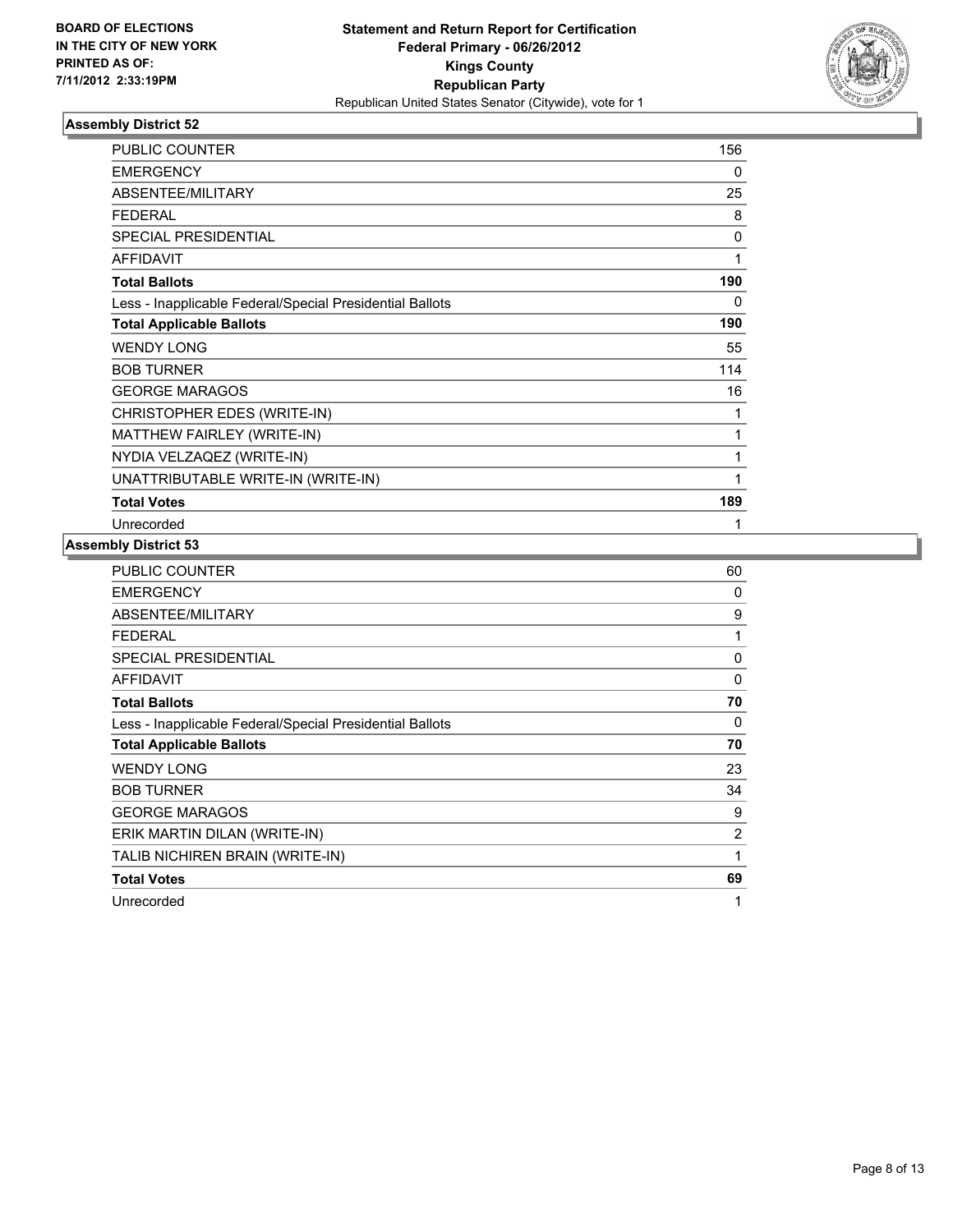

| <b>PUBLIC COUNTER</b>                                    | 41 |
|----------------------------------------------------------|----|
| <b>EMERGENCY</b>                                         | 0  |
| ABSENTEE/MILITARY                                        | 8  |
| <b>FEDERAL</b>                                           | 1  |
| <b>SPECIAL PRESIDENTIAL</b>                              | 0  |
| <b>AFFIDAVIT</b>                                         | 0  |
| <b>Total Ballots</b>                                     | 50 |
| Less - Inapplicable Federal/Special Presidential Ballots | 0  |
| <b>Total Applicable Ballots</b>                          | 50 |
| <b>WENDY LONG</b>                                        | 16 |
| <b>BOB TURNER</b>                                        | 21 |
| <b>GEORGE MARAGOS</b>                                    | 10 |
| CHARLES BARRON (WRITE-IN)                                | 1  |
| ERIK MARTIN DILAN (WRITE-IN)                             | 1  |
| <b>Total Votes</b>                                       | 49 |
| Unrecorded                                               | 1  |

| PUBLIC COUNTER                                           | 48 |
|----------------------------------------------------------|----|
| <b>EMERGENCY</b>                                         | 0  |
| ABSENTEE/MILITARY                                        | 10 |
| <b>FEDERAL</b>                                           | 3  |
| <b>SPECIAL PRESIDENTIAL</b>                              | 0  |
| AFFIDAVIT                                                | 0  |
| <b>Total Ballots</b>                                     | 61 |
| Less - Inapplicable Federal/Special Presidential Ballots | 0  |
| <b>Total Applicable Ballots</b>                          | 61 |
| <b>WENDY LONG</b>                                        | 25 |
| <b>BOB TURNER</b>                                        | 20 |
| <b>GEORGE MARAGOS</b>                                    | 11 |
|                                                          |    |
| CHARLES BARON (WRITE-IN)                                 | 1  |
| YANL CLARKE (WRITE-IN)                                   | 1  |
| <b>Total Votes</b>                                       | 58 |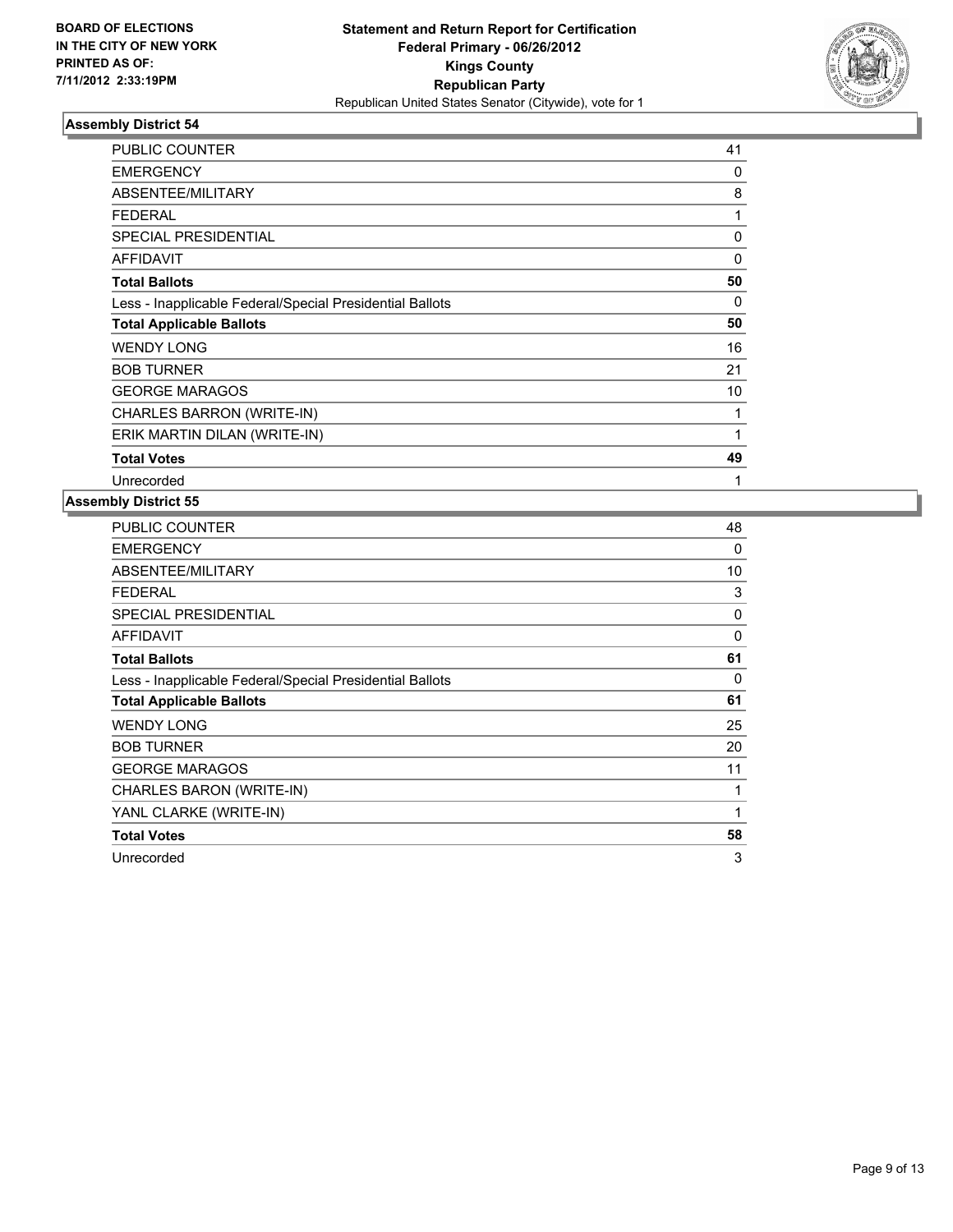

| PUBLIC COUNTER                                           | 43       |
|----------------------------------------------------------|----------|
| <b>EMERGENCY</b>                                         | $\Omega$ |
| ABSENTEE/MILITARY                                        | 5        |
| <b>FEDERAL</b>                                           | 0        |
| SPECIAL PRESIDENTIAL                                     | 0        |
| <b>AFFIDAVIT</b>                                         | 3        |
| <b>Total Ballots</b>                                     | 51       |
| Less - Inapplicable Federal/Special Presidential Ballots | 0        |
| <b>Total Applicable Ballots</b>                          | 51       |
| <b>WENDY LONG</b>                                        | 25       |
| <b>BOB TURNER</b>                                        | 13       |
| <b>GEORGE MARAGOS</b>                                    | 5        |
| DAVID HIBERMON (WRITE-IN)                                | 1        |
| ERIC DILAN (WRITE-IN)                                    | 1        |
| ERIK MARTIN DILAN (WRITE-IN)                             | 1        |
| RAY CORMIEN (WRITE-IN)                                   | 1        |
| UNATTRIBUTABLE WRITE-IN (WRITE-IN)                       | 1        |
| <b>Total Votes</b>                                       | 48       |
| Unrecorded                                               | 3        |

| <b>PUBLIC COUNTER</b>                                    | 59          |
|----------------------------------------------------------|-------------|
| <b>EMERGENCY</b>                                         | 1           |
| ABSENTEE/MILITARY                                        | 10          |
| <b>FEDERAL</b>                                           | 1           |
| <b>SPECIAL PRESIDENTIAL</b>                              | 0           |
| <b>AFFIDAVIT</b>                                         | 0           |
| <b>Total Ballots</b>                                     | 71          |
| Less - Inapplicable Federal/Special Presidential Ballots | $\mathbf 0$ |
| <b>Total Applicable Ballots</b>                          | 71          |
| <b>WENDY LONG</b>                                        | 31          |
| <b>BOB TURNER</b>                                        | 20          |
| <b>GEORGE MARAGOS</b>                                    | 12          |
| HAKEEM JEFFRIES (WRITE-IN)                               | 1           |
| YVETTE D. CLARKE (WRITE-IN)                              | 1           |
| <b>Total Votes</b>                                       | 65          |
| Unrecorded                                               | 6           |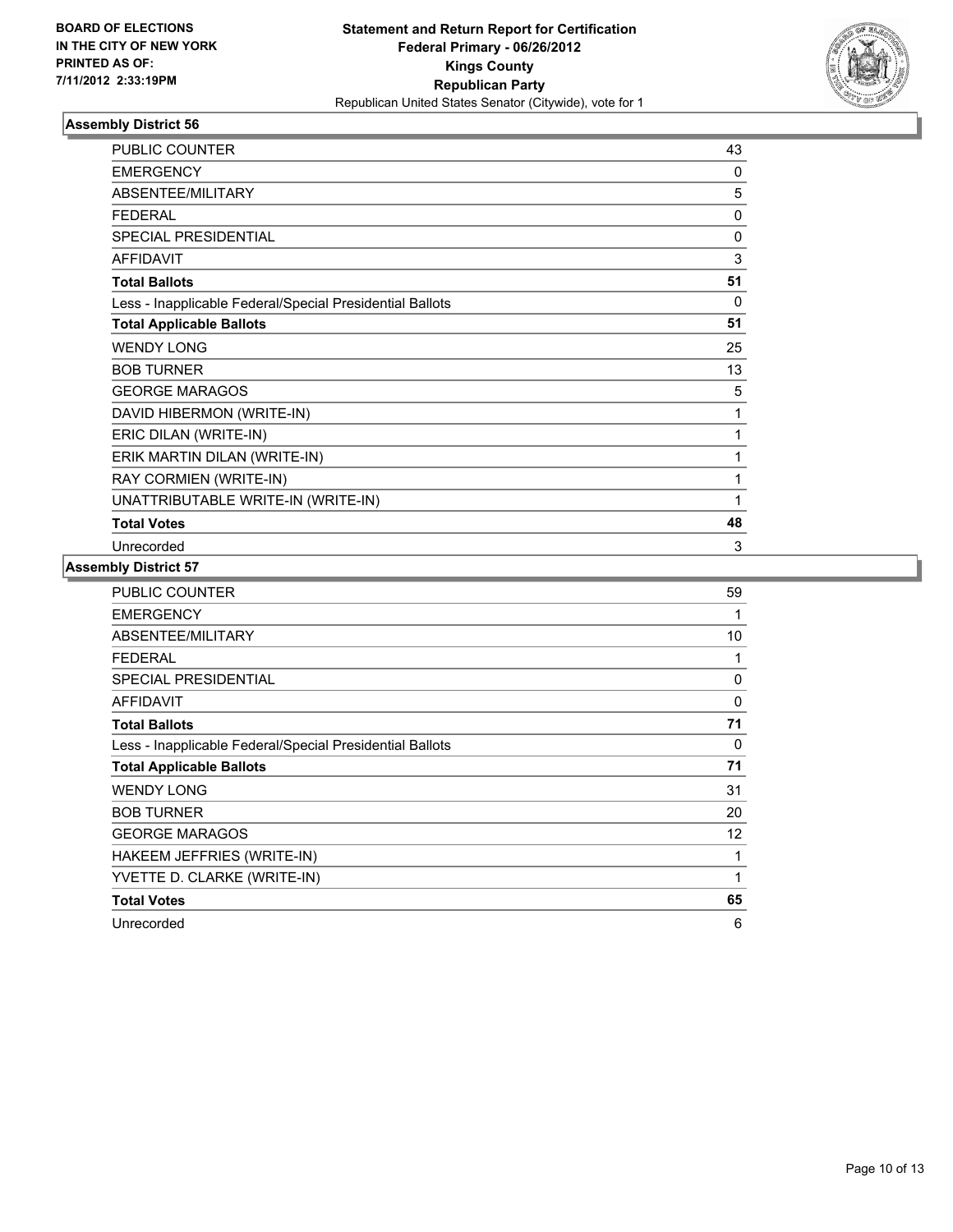

| <b>PUBLIC COUNTER</b>                                    | 23       |
|----------------------------------------------------------|----------|
| <b>EMERGENCY</b>                                         | 0        |
| ABSENTEE/MILITARY                                        | 13       |
| <b>FEDERAL</b>                                           |          |
| SPECIAL PRESIDENTIAL                                     | 0        |
| <b>AFFIDAVIT</b>                                         |          |
| <b>Total Ballots</b>                                     | 38       |
| Less - Inapplicable Federal/Special Presidential Ballots | $\Omega$ |
| <b>Total Applicable Ballots</b>                          | 38       |
| <b>WENDY LONG</b>                                        | 16       |
| <b>BOB TURNER</b>                                        | 15       |
| <b>GEORGE MARAGOS</b>                                    | 7        |
| <b>Total Votes</b>                                       | 38       |

#### **Assembly District 59**

| PUBLIC COUNTER                                           | 473 |
|----------------------------------------------------------|-----|
| <b>EMERGENCY</b>                                         | 2   |
| ABSENTEE/MILITARY                                        | 40  |
| <b>FEDERAL</b>                                           | 2   |
| <b>SPECIAL PRESIDENTIAL</b>                              | 0   |
| <b>AFFIDAVIT</b>                                         | 1   |
| <b>Total Ballots</b>                                     | 518 |
| Less - Inapplicable Federal/Special Presidential Ballots | 0   |
| <b>Total Applicable Ballots</b>                          | 518 |
| <b>WENDY LONG</b>                                        | 68  |
| <b>BOB TURNER</b>                                        | 432 |
| <b>GEORGE MARAGOS</b>                                    | 15  |
| A. BRINMORE C. BRITTON (WRITE-IN)                        | 1   |
| <b>Total Votes</b>                                       | 516 |
| Unrecorded                                               | 2   |

| PUBLIC COUNTER                                           | 291 |
|----------------------------------------------------------|-----|
| <b>EMERGENCY</b>                                         | 0   |
| ABSENTEE/MILITARY                                        | 30  |
| FEDERAL                                                  | 0   |
| <b>SPECIAL PRESIDENTIAL</b>                              | 0   |
| <b>AFFIDAVIT</b>                                         | 1   |
| <b>Total Ballots</b>                                     | 322 |
| Less - Inapplicable Federal/Special Presidential Ballots | 0   |
| <b>Total Applicable Ballots</b>                          | 322 |
| <b>WENDY LONG</b>                                        | 102 |
| <b>BOB TURNER</b>                                        | 201 |
| <b>GEORGE MARAGOS</b>                                    | 17  |
| JOSEPH L. GENTILI (WRITE-IN)                             | 1   |
| UNATTRIBUTABLE WRITE-IN (WRITE-IN)                       | 1   |
| <b>Total Votes</b>                                       | 322 |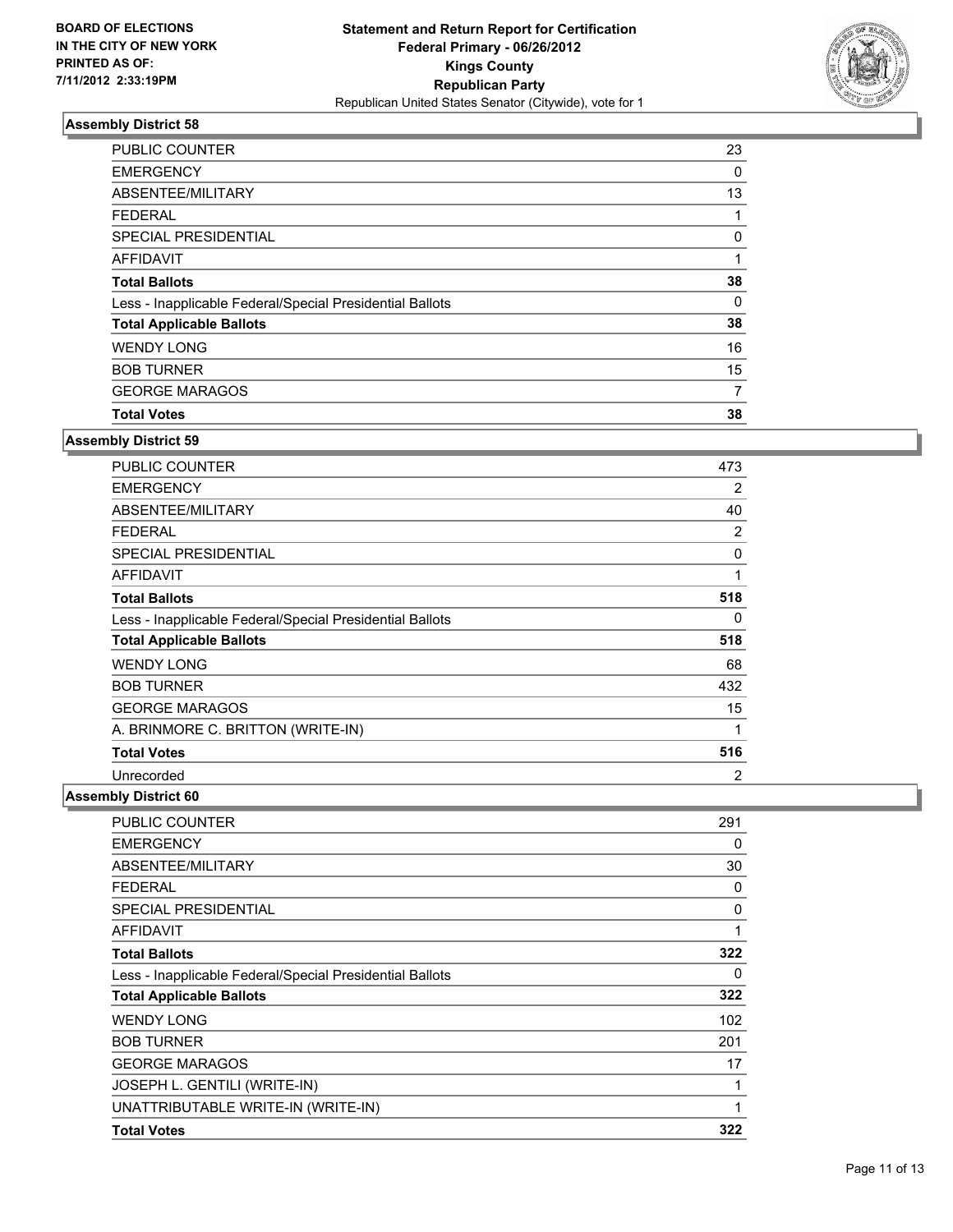

## **Total for Republican United States Senator (Citywide) - Kings County**

| PUBLIC COUNTER                                           | 5,237          |
|----------------------------------------------------------|----------------|
| <b>EMERGENCY</b>                                         | 3              |
| ABSENTEE/MILITARY                                        | 446            |
| <b>FEDERAL</b>                                           | 90             |
| SPECIAL PRESIDENTIAL                                     | 0              |
| <b>AFFIDAVIT</b>                                         | 53             |
| <b>Total Ballots</b>                                     | 5,829          |
| Less - Inapplicable Federal/Special Presidential Ballots | 0              |
| <b>Total Applicable Ballots</b>                          | 5,829          |
| <b>WENDY LONG</b>                                        | 907            |
| <b>BOB TURNER</b>                                        | 4,496          |
| <b>GEORGE MARAGOS</b>                                    | 318            |
| A. BRINMORE C. BRITTON (WRITE-IN)                        | 1              |
| ALEKSANDR FURMAN (WRITE-IN)                              | 1              |
| AVRAHAM ROSENBERG (WRITE-IN)                             | $\mathbf{1}$   |
| CAMILIA HUGGINS (WRITE-IN)                               | 1              |
| CHARLES BARON (WRITE-IN)                                 | 1              |
| CHARLES BARRON (WRITE-IN)                                | 4              |
| CHRISTOPHER DONLAN (WRITE-IN)                            | 1              |
| CHRISTOPHER EDES (WRITE-IN)                              | 1              |
| CHRISTOPHER M DOLAN (WRITE-IN)                           | 1              |
| DAFFY DUCK (WRITE-IN)                                    | 1              |
| DAVID HIBERMON (WRITE-IN)                                | 1              |
| ERIC DILAN (WRITE-IN)                                    | 1              |
| ERIK MARTIN DILAN (WRITE-IN)                             | 4              |
| HAKEEM JEFFRIES (WRITE-IN)                               | 3              |
| HAKEEM S JEFFRIES (WRITE-IN)                             | 2              |
| HAKEEN S JEFFRIES (WRITE-IN)                             | 1              |
| HAKIM JEFFRIES (WRITE-IN)                                | 1              |
| JEFFEREY HALLIM (WRITE-IN)                               | 1              |
| JOSEPH L. GENTILI (WRITE-IN)                             | 1              |
| LUCITTA REGINA POTTER (WRITE-IN)                         | 1              |
| MARION BLACKETT (WRITE-IN)                               | 1              |
| MARLIN GOLDEN (WRITE-IN)                                 | 1              |
| MARTY GOLDEN (WRITE-IN)                                  | $\overline{c}$ |
| MATTHEW FAIRLEY (WRITE-IN)                               | 1              |
| MICKEY MOUSE (WRITE-IN)                                  | 1              |
| MIOKEY MOUSE (WRITE-IN)                                  | 1              |
| NICK DAKA (WRITE-IN)                                     | 1              |
| NYDIA VELZAQEZ (WRITE-IN)                                | 1              |
| RANDY CREDICO (WRITE-IN)                                 | 1              |
| RAY CORMIEN (WRITE-IN)                                   | 1              |
| RICHARD VINCENT RODRIGUEZ (WRITE-IN)                     | 1              |
| TALIB NICHIREN BRAIN (WRITE-IN)                          | 1              |
| UNATTRIBUTABLE WRITE-IN (WRITE-IN)                       | 5              |
| YANL CLARKE (WRITE-IN)                                   | 1              |
|                                                          |                |